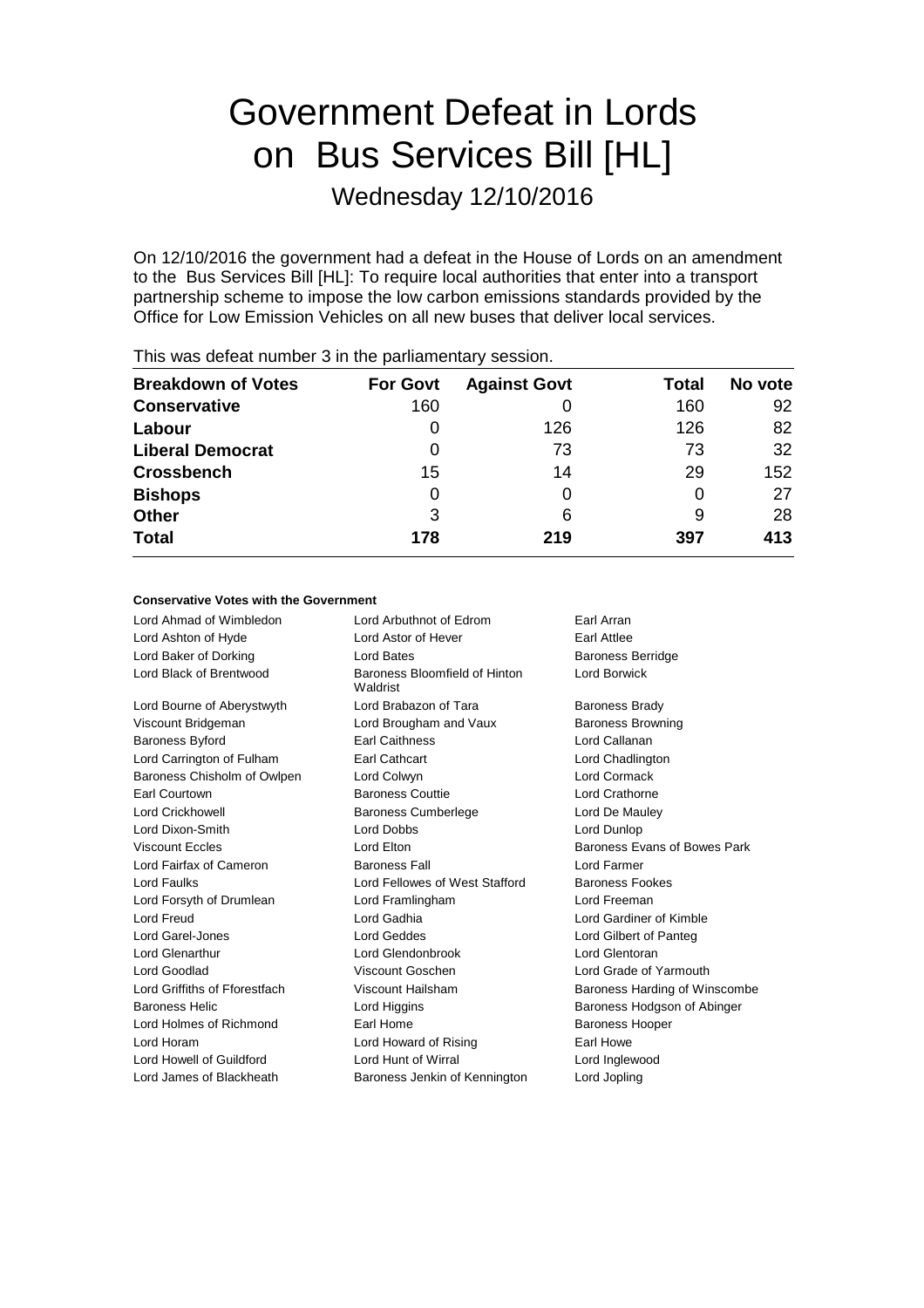| Lord Keen of Elie                  | Lord King of Bridgwater              | Lord Kirkham           |
|------------------------------------|--------------------------------------|------------------------|
| Lord Lamont of Lerwick             | Lord Lang of Monkton                 | Lord Lexden            |
| Earl Lindsay                       | Lord Lingfield                       | Earl Liverpool         |
| Lord Lupton                        | Lord Lyell                           | Lord MacGregor         |
| Lord Mackay of Clashfern           | Lord Magan of Castletown             | Lord Mancroft          |
| <b>Baroness Manzoor</b>            | <b>Lord Marland</b>                  | <b>Lord Marlesford</b> |
| Lord Mawhinney                     | Baroness McGregor-Smith              | <b>Baroness McInto</b> |
| <b>Baroness Mobarik</b>            | <b>Baroness Mone</b>                 | Lord Moynihan          |
| Lord Naseby                        | Baroness Neville-Rolfe               | <b>Baroness Newlo</b>  |
| Baroness Nicholson of Winterbourne | <b>Baroness Noakes</b>               | <b>Lord Northbrook</b> |
| Lord Norton of Louth               | Lord O'Shaughnessy                   | Baroness O'Catl        |
| Lord Patten of Barnes              | Lord Patten                          | <b>Baroness Piddin</b> |
| Lord Prior of Brampton             | <b>Baroness Rawlings</b>             | <b>Baroness Redfe</b>  |
| Lord Risby                         | Lord Robathan                        | Baroness Rock          |
| Lord Ryder of Wensum               | Baroness Scott of Bybrook            | <b>Baroness Secco</b>  |
| Earl Selborne                      | Lord Selkirk of Douglas              | Lord Selsdon           |
| <b>Baroness Sharples</b>           | Lord Sheikh                          | <b>Baroness Sheph</b>  |
| Lord Sherbourne of Didsbury        | <b>Baroness Shields</b>              | Lord Shinkwin          |
| Earl Shrewsbury                    | Lord Skelmersdale                    | Lord Smith of Hi       |
| Lord Spicer                        | Baroness Stedman-Scott               | <b>Baroness Stowe</b>  |
| Lord Strathclyde                   | <b>Baroness Stroud</b>               | Baroness Sugg          |
| Lord Suri                          | Lord Taylor of Holbeach              | Lord Trefgarne         |
| <b>Viscount Trenchard</b>          | Lord Trimble                         | Lord True              |
| <b>Viscount Ullswater</b>          | Baroness Vere of Norbiton            | <b>Baroness Verma</b>  |
| Lord Vinson                        | Lord Wakeham                         | Lord Wei               |
| Baroness Wheatcroft                | Lord Whitby                          | Baroness Wilco:        |
| <b>Lord Willetts</b>               | <b>Baroness Williams of Trafford</b> | Lord Young of C        |
| Viscount Younger of Leckie         |                                      |                        |
|                                    |                                      |                        |

**Bridgwater Conditation Conditation** Earl Liverpool Lord MacGregor of Pulham Market of Castletown Lord Mancroft Gregor-Smith Baroness McIntosh of Pickering ne **Baroness Mone Lord Moynihan** ville-Rolfe Baroness Newlove akes **Nicholson of Winterbourne Baroness Northbrook** Innessy **Baroness O'Cathain** Baroness Pidding wlings **Baroness Redfern Lord Risby Lord Risby Robathan Baroness Rock** ott of Bybrook Baroness Seccombe of Douglas Lord Selsdon Baroness Shephard of Northwold elds **Europe of Dides** Lord Shinkwin sdale **Lord Smith of Hindhead** dman-Scott Baroness Stowell of Beeston **Dud Baroness Sugg** Holbeach Lord Trefgarne ve of Norbiton Baroness Verma Baroness Wilcox liams of Trafford Lord Young of Cookham

#### **Conservative Votes against the Government**

#### **Labour Votes with the Government**

#### **Labour Votes against the Government**

Baroness Bakewell Lord Bassam of Brighton Lord Berkeley Baroness Blackstone Lord Blunkett Lord Boateng Lord Bradley **Lord Bragg Lord Bragg Lord Brooke of Alverthorpe** Lord Brookman Lord Campbell-Savours Lord Carter of Coles Lord Cashman Baroness Chakrabarti Viscount Chandos Lord Clarke of Hampstead Lord Collins of Highbury Baroness Corston Lord Desai **Baroness Donaghy** Baroness Donaghy Baroness Drake Lord Faulkner of Worcester Baroness Gale Lord Giddens Baroness Golding **Baroness Goudie** Lord Gordon of Strathblane **Baroness Goudie** Baroness Gould of Potternewton Lord Grantchester **Lord Griffiths of Burry Port** Lord Grocott Viscount Hanworth Lord Harris of Haringey Baroness Healy of Primrose Hill Lord Hollick **Baroness Hollis of Heigham** Lord Howarth of Newport Baroness Howells of St Davids Lord Howie of Troon Lord Hughes of Woodside Lord Hunt of Kings Heath Lord Hunt of Chesterton Baroness Jones of Whitchurch Lord Jones **Baroness Jowell** Lord Judd Baroness Kennedy of Cradley Lord Kennedy of Southwark Lord Kinnock Baroness Kinnock of Holyhead Lord Kirkhill

Lord Alli **Baroness Andrews** Baroness Andrews Baroness Armstrong of Hill Top Lord Knight of Weymouth Baroness Lawrence of Clarendon Lord Lea of Crondall

Baroness Crawley **Carroll** Crambush Cord Davies of Oldham Baroness Dean of Thornton-le-Fylde Lord Dubs **Lord Elder Lord Elder Baroness Farrington of Ribbleton** Lord Harrison **Lord Haworth Baroness Hayter of Kentish Town**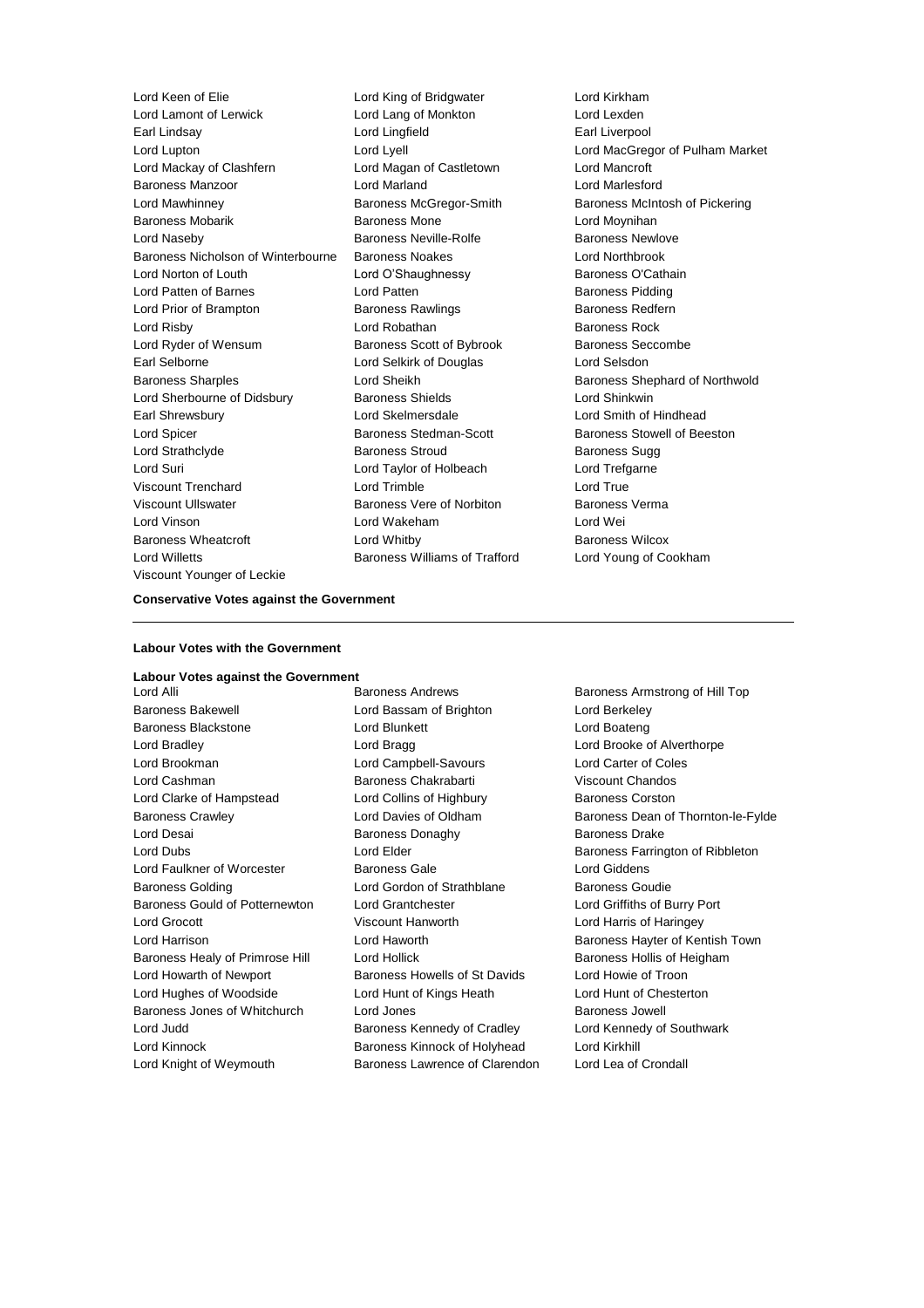| Lord Lennie                 | Baroness Liddell of Coatdyke         | Lord Liddle                  |
|-----------------------------|--------------------------------------|------------------------------|
| Lord Lipsey                 | <b>Baroness Lister of Burtersett</b> | Lord Lympne                  |
| Lord Macdonald of Tradeston | Lord Maxton                          | Lord McAvoy                  |
| Baroness McDonagh           | Baroness McIntosh of Hudnall         | Lord McKenzie of Luton       |
| Lord Monks                  | Baroness Morgan of Huyton            | Lord Morgan                  |
| Lord Morris of Handsworth   | Baroness Morris of Yardley           | Lord Morris of Aberavon      |
| Lord Murphy of Torfaen      | <b>Baroness Nye</b>                  | Lord Patel of Bradford       |
| Lord Pendry                 | <b>Baroness Pitkeathley</b>          | Lord Plant of Highfield      |
| <b>Lord Prescott</b>        | Baroness Primarolo                   | Baroness Prosser             |
| Baroness Quin               | Baroness Ramsay of Cartvale          | Baroness Rebuck              |
| Lord Reid of Cardowan       | Lord Richard                         | Lord Robertson of Port Ellen |
| Lord Rooker                 | Lord Rosser                          | Baroness Royall of Blaisdon  |
| Lord Sawyer                 | <b>Baroness Sherlock</b>             | Viscount Simon               |
| Baroness Smith of Basildon  | Lord Smith of Leigh                  | Lord Snape                   |
| Lord Soley                  | Lord Stevenson of Balmacara          | Lord Stone of Blackheath     |
| Lord Taylor of Blackburn    | Baroness Taylor of Bolton            | Lord Temple-Morris           |
| <b>Baroness Thornton</b>    | Lord Tomlinson                       | Lord Touhig                  |
| Lord Tunnicliffe            | Baroness Warwick of Undercliffe      | Lord Watson of Invergowrie   |
| Lord Watts                  | <b>Baroness Wheeler</b>              | <b>Baroness Whitaker</b>     |
| Lord Whitty                 | Lord Woolmer of Leeds                | Lord Young of Norwood Green  |
|                             |                                      |                              |

#### **Liberal Democrat Votes with the Government**

#### **Liberal Democrat Votes against the Government**

| Liberal Democrat votes against the Government |                                  |                                               |
|-----------------------------------------------|----------------------------------|-----------------------------------------------|
| Lord Addington                                | Lord Allan of Hallam             | Baroness Bakewell of Hardington<br>Mandeville |
| <b>Baroness Barker</b>                        | Lord Beith                       | Baroness Benjamin                             |
| Baroness Bonham-Carter of Yarnbury            | Baroness Bowles of Berkhamsted   | Lord Bradshaw                                 |
| <b>Baroness Brinton</b>                       | Baroness Burt of Solihull        | Lord Campbell of Pittenweem                   |
| Lord Carlile of Berriew                       | Lord Chidgey                     | Lord Clement-Jones                            |
| <b>Lord Cotter</b>                            | <b>Baroness Doocey</b>           | Baroness Falkner of Margravine                |
| Lord Foster of Bath                           | Baroness Garden of Frognal       | Lord German                                   |
| Earl Glasgow                                  | Lord Goddard of Stockport        | <b>Baroness Grender</b>                       |
| <b>Baroness Hamwee</b>                        | Baroness Harris of Richmond      | <b>Baroness Humphreys</b>                     |
| Lord Hussain                                  | Baroness Hussein-Ece             | Baroness Janke                                |
| <b>Baroness Jolly</b>                         | Lord Jones of Cheltenham         | Lord Kirkwood of Kirkhope                     |
| <b>Baroness Kramer</b>                        | Lord Lee of Trafford             | Lord Loomba                                   |
| Baroness Ludford                              | Lord Maclennan of Rogart         | Baroness Maddock                              |
| Lord Marks of Henley-on-Thames                | Lord Newby                       | Baroness Northover                            |
| <b>Lord Oates</b>                             | <b>Lord Paddick</b>              | <b>Baroness Parminter</b>                     |
| Baroness Randerson                            | Lord Redesdale                   | Lord Rennard                                  |
| Lord Roberts of Llandudno                     | Baroness Scott of Needham Market | Lord Sharkey                                  |
| <b>Lord Shipley</b>                           | Lord Shutt of Greetland          | Lord Smith of Clifton                         |
| Lord Steel of Aikwood                         | Lord Stephen                     | Lord Stoneham of Droxford                     |
| Lord Storey                                   | Lord Strasburger                 | <b>Baroness Suttie</b>                        |
| Lord Taverne                                  | Lord Thomas of Gresford          | Baroness Thomas of Winchester                 |
| <b>Baroness Thornhill</b>                     | Viscount Thurso                  | Lord Tope                                     |
| Lord Tordoff                                  | Baroness Tyler of Enfield        | Lord Verjee                                   |
| Lord Wallace of Tankerness                    | Lord Wallace of Saltaire         | <b>Baroness Walmsley</b>                      |
| Lord Willis of Knaresborough                  |                                  |                                               |
|                                               |                                  |                                               |

#### **Crossbench Votes with the Government**

Lord Aberdare Lord Armstrong of Ilminster Lord Bew Baroness Butler-Sloss **Lord Craig of Radley** Lord Crisp Lord Curry of Kirkharle **Lord Dear** Lord Dear **Lord Eames** Lord Hope of Craighead Lord Jay of Ewelme Lord Cord Rowe-Beddoe